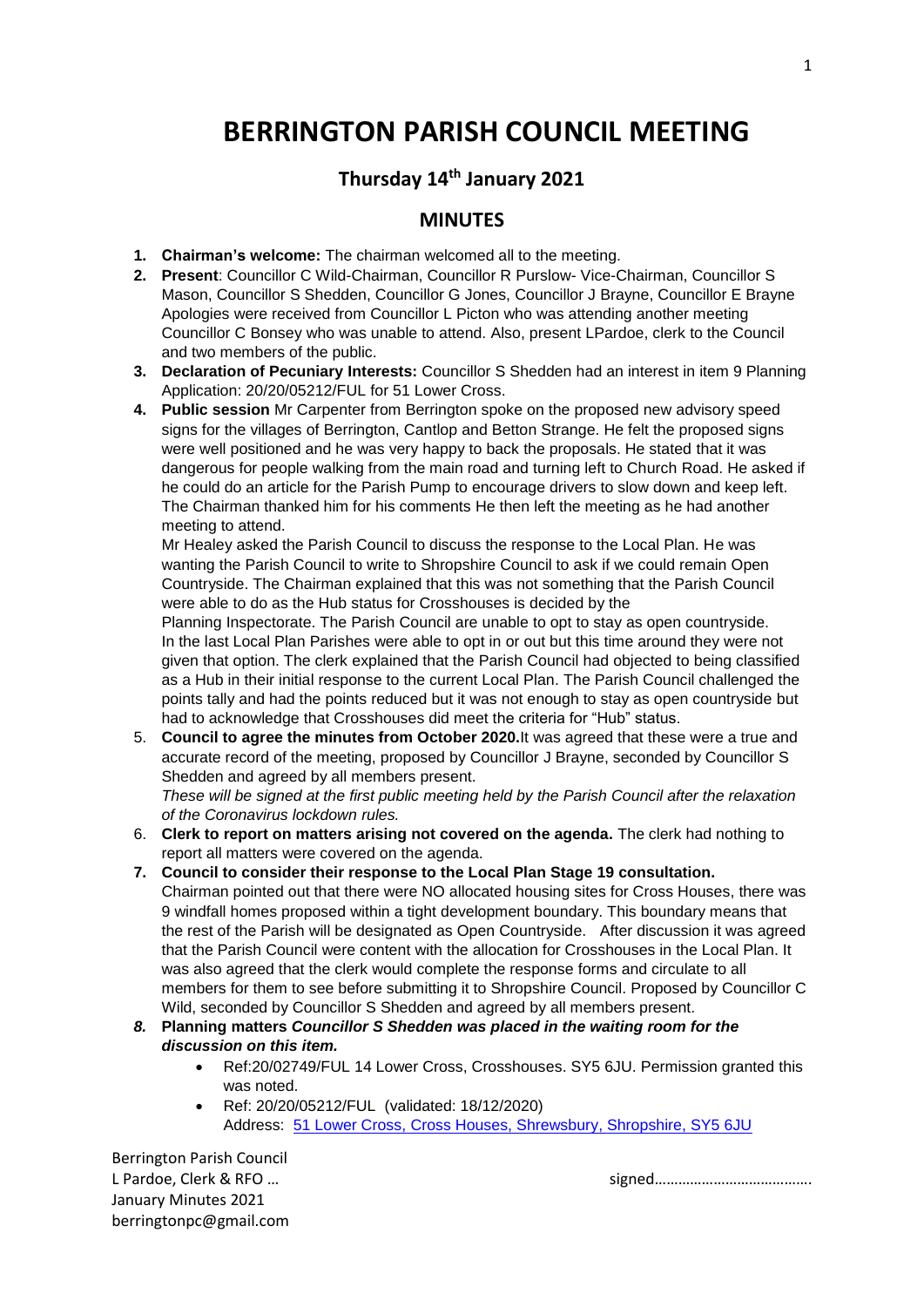Proposal: Erection of a single storey rear extension; two storey side extension; front porch and Application under Section 73A of the Town and Country Planning Act 1990 for the retrospective erection of entrance gates/piers

After discussion it was agreed that the Parish Council had no objection to this application. Proposed by Councillor R Purslow, seconded by Councillor S Mason and agreed by all members present.

*Councillor S Shedden was brought back into the meeting at this point.*

 Ref:20/04732/LBC DEVELOPMENT PROPOSED: Removal of 1No skylight on the rear elevation and insertion of 2No conservation roof windows at a lower elevation and associated works affecting a Grade II Listed Building LOCATION: 4 Russell Place, Cross Houses, Shrewsbury, Shropshire, SY5 6EY.

After discussion it was agreed that the Parish Council support this application. Proposed by Councillor J Brayne, seconded by Councillor R Purslow and agreed by all members present.

### **9. Highways matters**

 Council to discuss the new nameplate signs for the hamlets of Betton, Berrington and Cantlop in an attempt to slow traffic down through these villages. After discussion members agreed that they were all happy for the proposed signs and positioning. The clerk was asked to request that white lines be freshly drawn around the grass triangle in Berrington at the same time as the signs were put in place . Proposed by Councillor C Wild, seconded by Councillor S Shedden and agreed by all members present.

#### **10. Financial matters**

 Council to agree payment of invoices as presented by the clerk. It was agreed to pay the invoices as presented by the clerk. Proposed by Councillor J Brayne, seconded by Councillor R Purslow and agreed by all members.

| Online | <b>HMRC</b>             | <b>PAYE</b>     | 7.52   |
|--------|-------------------------|-----------------|--------|
|        |                         |                 |        |
| Online | Staff                   | wfha & Expenses | 52.70  |
| Online | <b>SALC</b>             | <b>Training</b> | 7.50   |
| Online | Staff                   | Salary          | 550.52 |
| Online | Shrewsbury Town Council | Dafodil Bulbs   | 43.20  |
|        |                         | total           | 661.44 |

 $\bullet$ Council to accept the Bank Reconciliation as presented by the clerk. It was agreed to accept the Bank reconciliation as presented by the clerk Proposed by Councillor J Brayne , seconded by Councillor R Purslow and agreed by all members present.

- Council to consider budget set by the clerk and set the Precept for 2021/2022 After discussion it was agreed to set the precept for the forthcoming financial year 2021/2022 at a figure of £15,503.This is in line with the budget set at the finance briefing held in early January
- 11. **Parish Matters** Councillor G Jones had asked where the daffodil bulbs had been planted. Councillor C Wild had collected two bags one for Berrington and one for Crosshouses. This was done in November.

The drainage in the Playing Field was discussed briefly. The drains are choked up with Willow roots and these will have to be dug out. The matter is in hand.

**12. Date & time of next Council meeting.** It was agreed to hold the next meeting in March as whilst there is a National Lockdown on there is not a lot happening. If anything, urgent came up then the Council would call a meeting. It was agreed that the next meeting would be held on Thursday 4th March via Zoom staring at 7.00pm.

**The meeting was then closed for the members of the public whilst members discussed the proposal to give the clerk an increase on the pay spine.**

Berrington Parish Council January Minutes 2021 berringtonpc@gmail.com

L Pardoe, Clerk & RFO ...